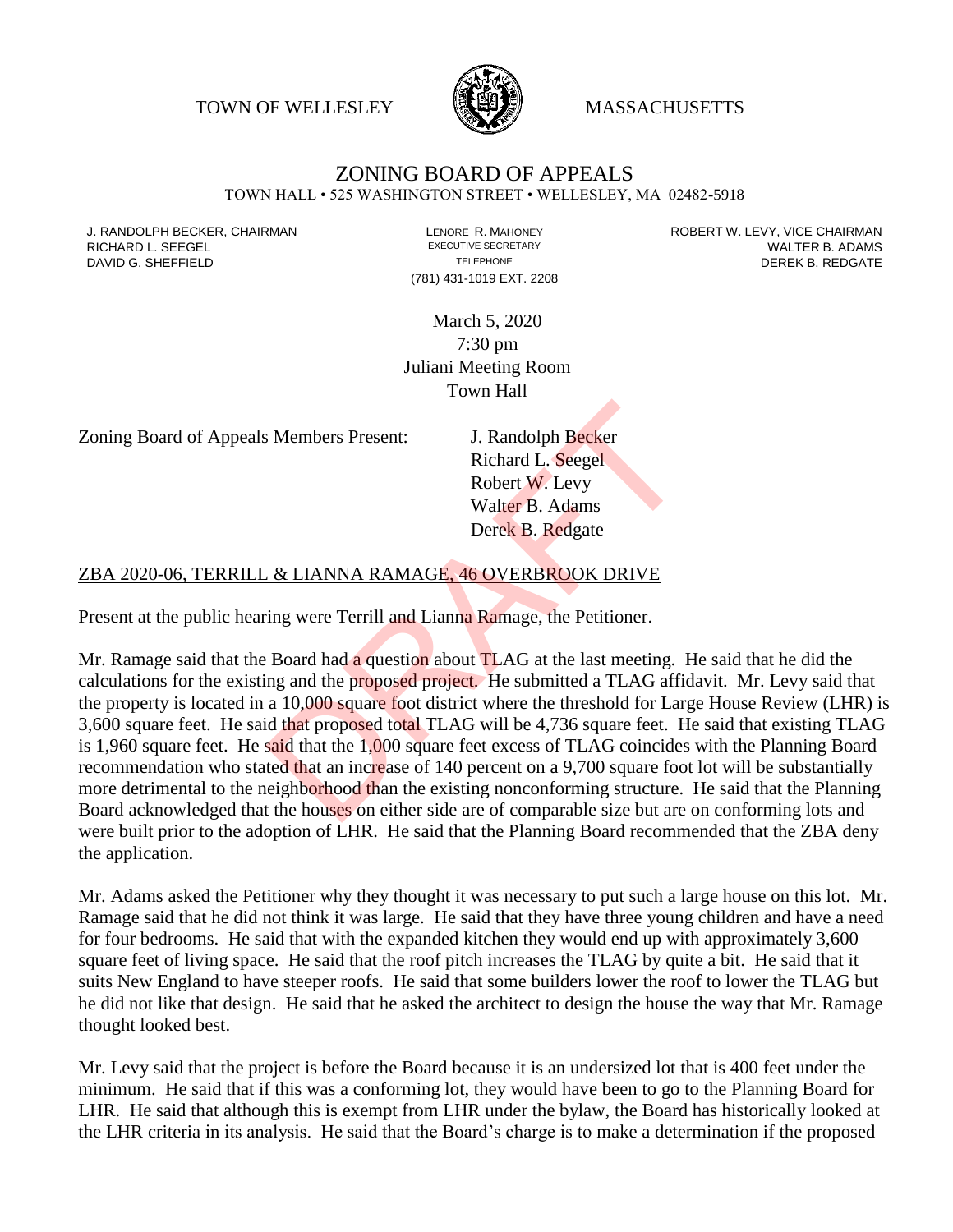structure will be substantially more detrimental to the neighborhood than the current existing structure. He said that the Board felt that giving credence to some of the LHR criteria is fair game in this procedure.

Mr. Adams said that the project will not increase any existing nonconformities.

Mr. Ramage said that they thought that the house was reasonable for the lot shape. He said that there will be less than 25 percent coverage. He said that they were trying to build something that they can stay in.

Mr. Redgate said that LHR does not prohibit houses of this size but by supplying the additional information for LHR, there is an attempt to mitigate the size of the house. He said that the Board should apply the standards for LHR if the Petitioner wants to build a house of the proposed size.

Mr. Levy asked if there was anyone present at the public hearing who wished to speak to the petition.

Mr. Redgate asked for revisions to the elevation plans in the original application. Mr. Ramage said that the Board said that it typically sees separate plans for existing elevations and proposed elevations. He acknowledged that his elevation plans are overlaid and are hard to read.

Mr. Adams discussed continuing the petition again so that more information can be provided, including a landscape plan. Ms. Ramage said that they currently have flowering trees. Mr. Adams asked about screening the large house from the neighbors. Mr. Ramage said that their house is overlooked by larger homes. He said that their home is located in a fish bowl arrangement with the neighbors.

Mr. Levy said that the house next door at 27 Overbrook Drive is on a pork chop lot. Mr. Ramage submitted a Google street views. Mr. Levy asked if the Petitioner had spoken with the neighbors about the plans. Mr. Ramage said that the close neighbors have encouraged them. He said that he had not spoken with the neighbors who are behind them.

Mr. Adams said that he agrees with Mr. Ramage about the pitch of roof, where it was minimized to build a large house and not go over TLAG. Mr. Levy said that some builders use trusses in the attic to deal with TLAG. Mr. Ramage said that he was told that trusses are part of the living space. Mr. Levy said that this would exceed the TLAG in a 15,000 square foot district. Catherine Johnson, Planning Board, said that the LHR Bylaw was changed in 2017 to eliminate the exemption for trusses in attic spaces. She said that any space in the attic that is five feet or greater must be counted. evation plans are overlaid and are hard to read.<br>
Intinuing the petition again so that more information can b<br>
nage said that they currently have flowering trees. Mr. A<br>
from the neighbors. Mr. Ramage said that their house

Mr. Redgate asked Ms. Johnson if there is a checklist of things that need to be provided with an application for LHR. Ms. Johnson said that there are criteria for open space, landscaping, stormwater or drainage, mass and scale. She said that the other criteria have to do with traffic circulation and are not necessarily applicable to every property.

Mr. Adams said that 46 Overbrook Drive appears to be at a low point. He asked if there have been any water problems. Mr. Ramage said that their property drains toward the street and Reed's Pond is across the street. He said that the sandy material was brought in before they bought the house in 2010. He said that the lot is fairly level. He said that he believes that the water percs into the ground. He said that currently there are no drywells or french drain on the property. He said that he would consider putting in a drywell. Mr. Redgate said that with a larger house there are more impacts and the Board looks at ways to mitigate them. Mr. Adams aid that drainage and additional runoff are important things to consider. Mr. Levy said that the Board would like to see a drainage plan. He said that although not all of the LHR criteria should be reviewed, drainage and landscaping are germane to this project. Mr. Ramage said that the roof line will change minimally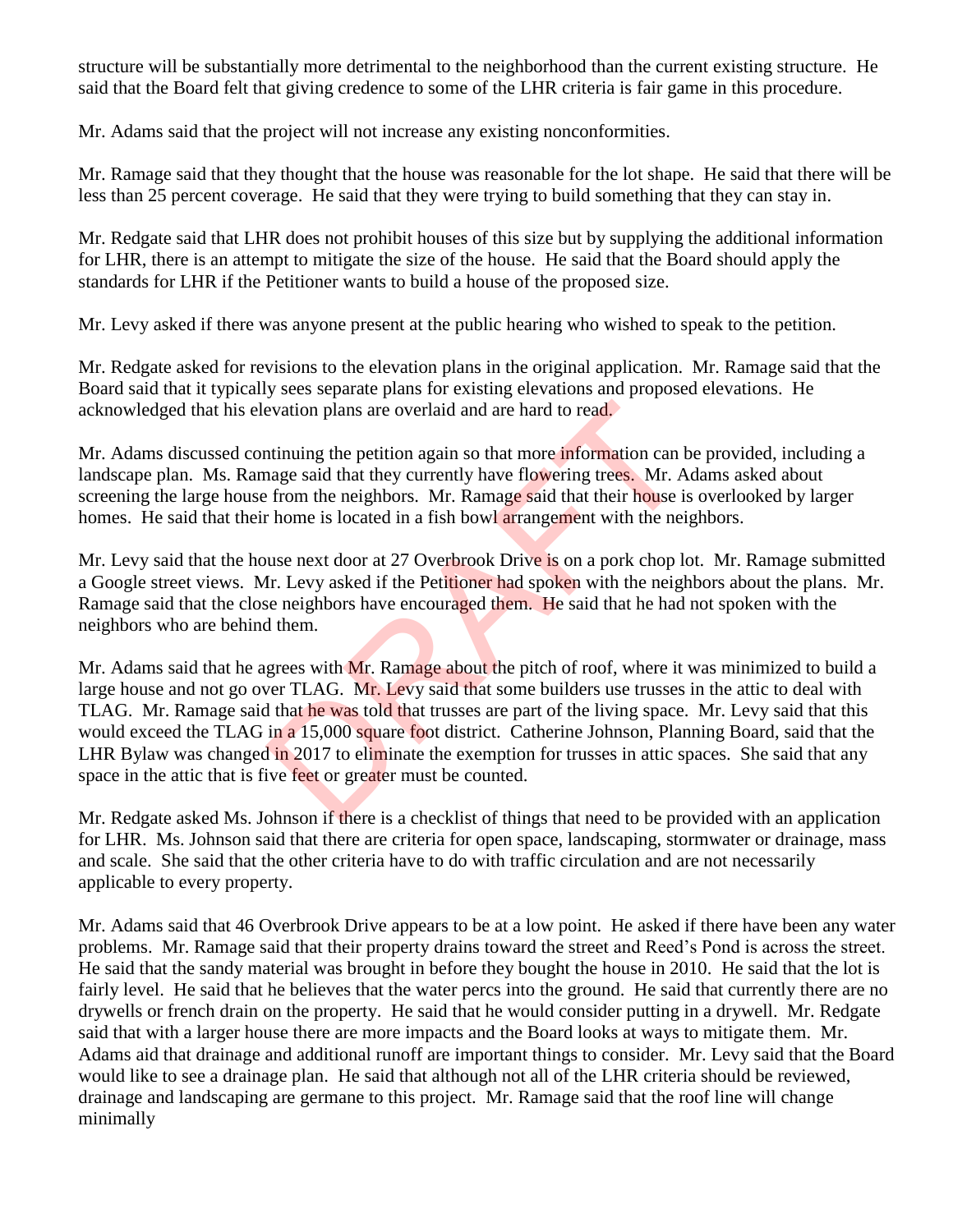Mr. Seegel said that the LHR bylaw does not apply to nonconforming lots. He said that the Board has never held people to strict compliance to LHR but has always considered it and imposed some conditions but it was never the deciding factor. Mr. Levy said that drainage is an issue that could affect the neighborhood. He said that none of the abutters have complained about the screening. He said that the TLAG will exceed the threshold for a 15,000 square foot district. He questioned whether something could be done to make it a little bit smaller. He said that it is a big house for a small lot. Mr. Adams said that the proposed house will not dominate the surrounding houses on the same side of the street. He said that his preference is for the Petitioner to come with a plan that shows that water stays on the property.

Mr. Redgate asked if there is a way to reduce the size of the structure. Mr. Levy said that the concern is not the TLAG but the mass of the structure. Mr. Ramage said that they can eliminate the attic.

Mr. Redgate said that he would be willing to review the house at the currently proposed size if there was a more complete application package. He said that it hard for the Board to understand the massing without the existing versus the proposed elevation drawings. Mr. Levy said that the Board will need to see a drainage plan.

Mr. Becker said that the property is located in a Water Supply Protection District (WSPD) and the bylaw requires recharge of all runoff from impervious surfaces unless the analysis shows that it is not feasible.

The Board discussed continuing the hearing. Mr. Levy said that the Board will need to see current elevations and a drainage plan. Mr. Adams said that it would be good to see the existing and proposed elevations shown side by side. He said that the Petitioner should also take the requirements for a WSPD into consideration. property is located in a Water Supply Protection District<br>unoff from impervious surfaces unless the analysis shows<br>tinuing the hearing. Mr. Levy said that the Board will ne<br>Adams said that it would be good to see the exist

Mr. Adams moved, Mr. Redgate seconded the motion, and the Board voted unanimously to continue the petition to May 7, 2020.

## ZBA 2020-07, JEFFERSON ROAD 18 LLC, 18 JEFFERSON ROAD

Present at the hearing were David Himmelberger, Esq., Reid Diamond and Nick Monahan, representing Jefferson Road 18 LLC.

Mr. Himmelberger said that a number of things has changed since the previous hearing. He said that all issues that were voiced by the Board or the neighbors have been addressed. He said that the house was moved closer to the street, the rear deck and stairs were removed, the door off of the kitchen was replaced with a window, and cut sheets were submitted for dark sky lighting. He said that all of those changes were incorporated in the revised drawings that were submitted.

Mr. Himmelberger said that the Board requested that further information regarding the lot and its grandfathered status as a pre-existing nonconforming lot be provided. He said that at the previous hearing he said that the Assessor's records indicated that the house was built in 1938, which pre-dates the change in the bylaw for minimum lot size. He said that the information in the database was inaccurate in that the house was actually built in 1946. He said that Wellesley enacted Zoning Bylaws (ZBL) in 1925 and 18 Jefferson was designated as being located in a single family residence district. He said that the Town amended the ZBL in 1937 to require a minimum of 10,000 square feet. He said that the ZBL was amended again in 1940 to create 10,000, 15,000 and 20,000 square foot districts. He said that he provided a Zoning Map from 1940 that shows that Jefferson Road was located in a 10,000 square foot district. He said that the ZBL and Zoning Map was amended in 1951 to rezone the Sheridan Road area in which Jefferson Road is located from a 10,000 square foot to a 15,000 square foot district. He said that he attached the 1951 Warrant Article and the new Zoning Map from 1952. He said that the house itself was built in 1947. He said that he submitted the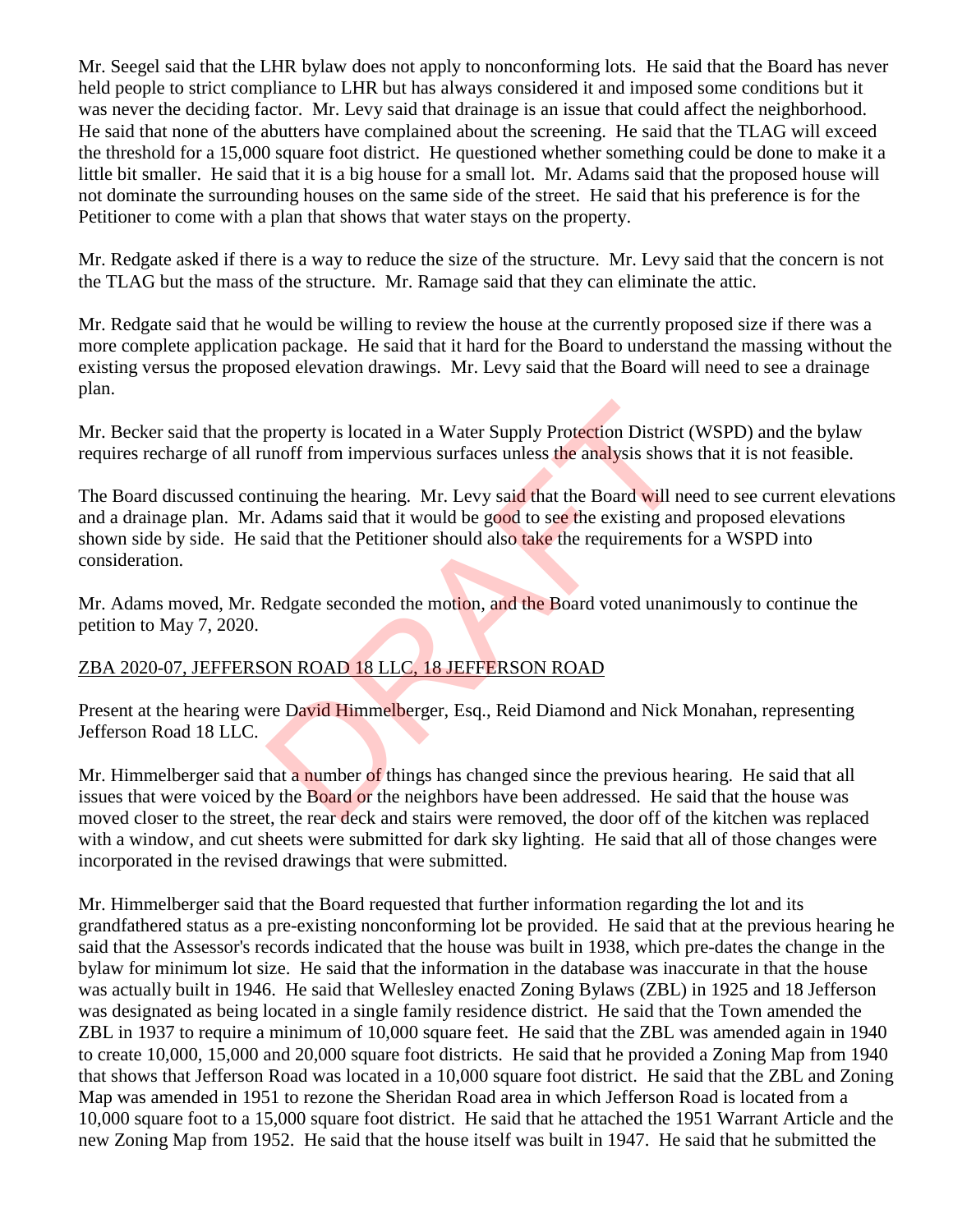original building permit dated October 27, 1947 that included an as-built survey depicting the lot as containing 10.582 square feet.

Mr. Himmelberger said that 18 Jefferson Road was originally part of a Lot 2 on a plan recorded in 1937. He said that Lot 2 had frontage on Jefferson Road. He said that it was re-divided in 1947 and a new plan was recorded where Lot 2 became Lot 2 B, containing 10,582 square feet. He said that when the lot was created in 1947 it had 10,582 square feet, which was lawful because it was in a 10,000 square foot district.

Mr. Himmelberger said that the lot at 18 Jefferson Road abuts 14 and 22 Jefferson Road, 242 and 248 Oakland Street. He said that he provided the deed history for all five lots to show that none of the lots were in common ownership at the time that the Zoning was changed, after the house at 18 Jefferson had been built on a lawful 10,000 square foot lot. He said that the Warrant Article from 1951 acknowledged that many of the homes had already been built on undersized lots. He said that the evidence is clear that at all times 18 Jefferson Road was a lawfully sized lot. He said that in 1951, when the Zoning district changed to 15,000 square feet, the lot was not in common ownership with any abutting lots.

Mr. Levy said that there are two issues. He said that that the prior structure was a lawful pre-existing nonconforming structure is not in dispute. He said that once the house is removed, the issue is whether you lose the grandfathering status. He said that now the lot is nonconforming because it is undersized for the district.

Mr. Himmelberger said that he argued at the previous hearing that they did not have to go through the analysis that he just shared with the Board because there was no intent to abandon and abandonment is a requirement. He said that his research shows that it was a lawfully sized lot and it is a pre-existing nonconforming lot because, at the time that it was first built upon, it was a lawfully sized lot. He said that when the dimensions were increased by re-zoning, the lot itself became pre-existing nonconforming.

Mr. Levy said that Section 6 refers to nonconforming structures and uses, not lots. Mr. Himmelberger read an excerpt from Section 18A of the ZBL and said that it specifically addresses this particular instance.

Mr. Adams said that the Zoning Act allows a single family dwelling to be built on a lot that has at least 5,000 square feet and sufficient frontage. Mr. Levy said that the Zoning Act prohibits building on a lot with less than 5,000 square feet but does not allow it for a lot over 5,000 square feet. Mr. Himmelberger read an excerpt from Section 18A of the ZBL. Mr. Levy questioned why the petition is before the Board if the house could be built as a matter of right. He said that the request before the Board is for a Section 6 Finding. He said that the Petitioner can apply for a building permit and if he is denied, can appeal to the Zoning Board. Mr. Adams said that this lot has more than 5,000 square feet and more than 50 feet on frontage, which is buildable lot as a matter of right. Mr. Himmelberger said that the research was not performed prior to coming before the Board the first time on the original special permit application, where based upon the fact that there is a nonconforming lot and a house on a nonconforming lot that they wanted to build a new house on, it looked like every other special permit for a nonconforming lot. He said that he was previously unaware of instances in Wellesley where square footage requirements in set Zoning Districts was increased. are two issues. He said that that the prior structure was a<br>is not in dispute. He said that once the house is removed<br>tatus. He said that now the lot is nonconforming because<br>tatus. He said that now the lot is nonconformin

Mr. Levy questioned whether the matter is appropriately before the Board. He said that Mr. Himmelberger is looking for a special permit finding under Section 6 and his argument is that the lot is buildable as a matter of right. Mr. Himmelberger said that his client had submitted a Demolition Plan that indicated that they would demolish and construct a new structure. He said that the Building Department issued the Demolition Permit and when his client applied for the Building Permit, the Building Department said that they would not have issued the demolition permit if they had understood that this was a nonconforming lot size. He said that the Building Department did not have the benefit of the research. Mr. Levy said that if you apply for a Demolition Permit, no matter what size lot you are on, you are entitled to get one if you meet the criteria. Mr. Adams questioned Mr. Grant's determination that a special permit was needed to demolish the building.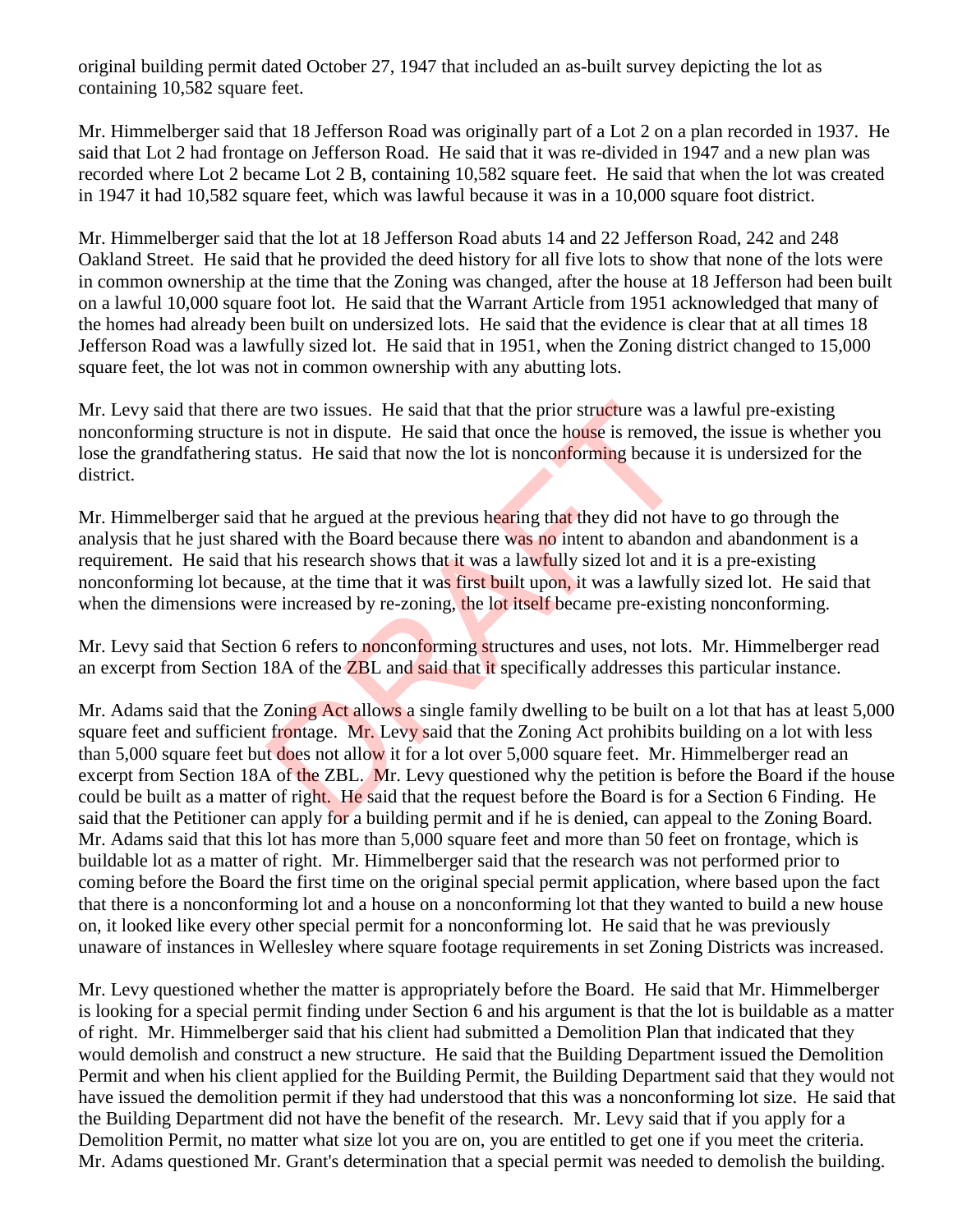Mr. Levy discussed allowing the petition to be withdrawn without prejudice and seeking a building permit. He said that if the Building Department refuses the building permit, the decision can be appealed to the Zoning Board. He questioned whether this would be appropriate for a Section 6 Finding because it is not a pre-existing nonconforming structure. Mr. Himmelberger discussed nonconforming lots and structure. Mr. Levy said that he had trouble making a finding that this would not be substantially more detrimental than the pre-existing nonconforming structure when it is a vacant lot. Mr. Himmelberger said that the Board should not be looking at it as a vacant lot. He said that they submitted pictures and dimensional plans of the house that was demolished. He said that the only issue is that, with no intent to abandon any nonconforming use of the lot, the house came down. He said that the structure was not abandoned. He said that abandonment is a term of law that requires intent. Mr. Levy said that it is not a use because it will be used as a single family. He said that the Statute refers to nonconforming structures, not lots. Mr. Himmelberger said that it was a nonconforming structure by virtue of being on a lot that does not conform with the current bylaw for a 15,000 square foot district. He said that this is exactly like the case in Bjorklund v Norwell where the lot size requirement was increased and they were building a house that was fully compliant. He said that the Court said that they still had to compare it because it was on a nonconforming lot size. He said that abandonment is not accomplished when you intend to build a new structure.

Mr. Adams said that the Board cannot make a determination that it is not more detrimental. He said that it almost should not be before the Board.

Mr. Levy said that the Petitioner can apply for a building permit and show that, based on Mr. Himmelberger's research, it is a buildable lot.

Mr. Redgate asked what month the building was demolished. Mr. Diamond said that it was taken down in December of 2019. He said that they had applied for a building permit before it was taken down. Mr. Himmelberger said that it is clear from the record that there was no intent to turn this into a park. Mr. Redgate asked if the building permit was denied based on the fact that it was an undersized lot. Mr. Diamond said that after they applied for the building, they were directed to come to the Zoning Board. He said that during the building permit process they had gone through review for Tree Preservation and Historical and got approvals. He said they showed a proposed plan with the new structure as part of the demolition permit. mplished when you intend to build a new structure.<br>Board cannot make a determination that it is not more de<br>ore the Board.<br>tititioner can apply for a building permit and show that, ba,<br>it is a buildable lot.<br>month the buil

Mr. Redgate said that this was an honest mistake. He said that not a lot of time transpired.

Mr. Becker said that Mr. Himmelberger's citing of Section 18A is persuasive but if the action before the Board is a special permit, it does not fit that language. He said that it may have to come before the Board as the result of an appeal of the Building Inspector.

Mr. Seegel discussed treating this as a clerical error by the Building Department that the Zoning Board is correcting. Mr. Levy said that Mr. Grant took the position that it was an error but he was not sure that he agreed with him.

Mr. Levy asked if there was anyone present at the public hearing who wished to speak to the petition. Mr. Himmelberger said that the neighbors were present at the previous hearing. He said that his client met with neighbors subsequently to address their concerns. He said that the revised plans took into account the neighbors' and the Board's concerns regarding the structure itself.

Mr. Levy said that he was troubled with making a finding. Mr. Becker suggested that Section 18A of the ZBL explicitly allows the construction of the dwelling in question. Mr. Levy said that the petition would then be moot and a building permit should be applied for. Mr. Diamond said that the Building Department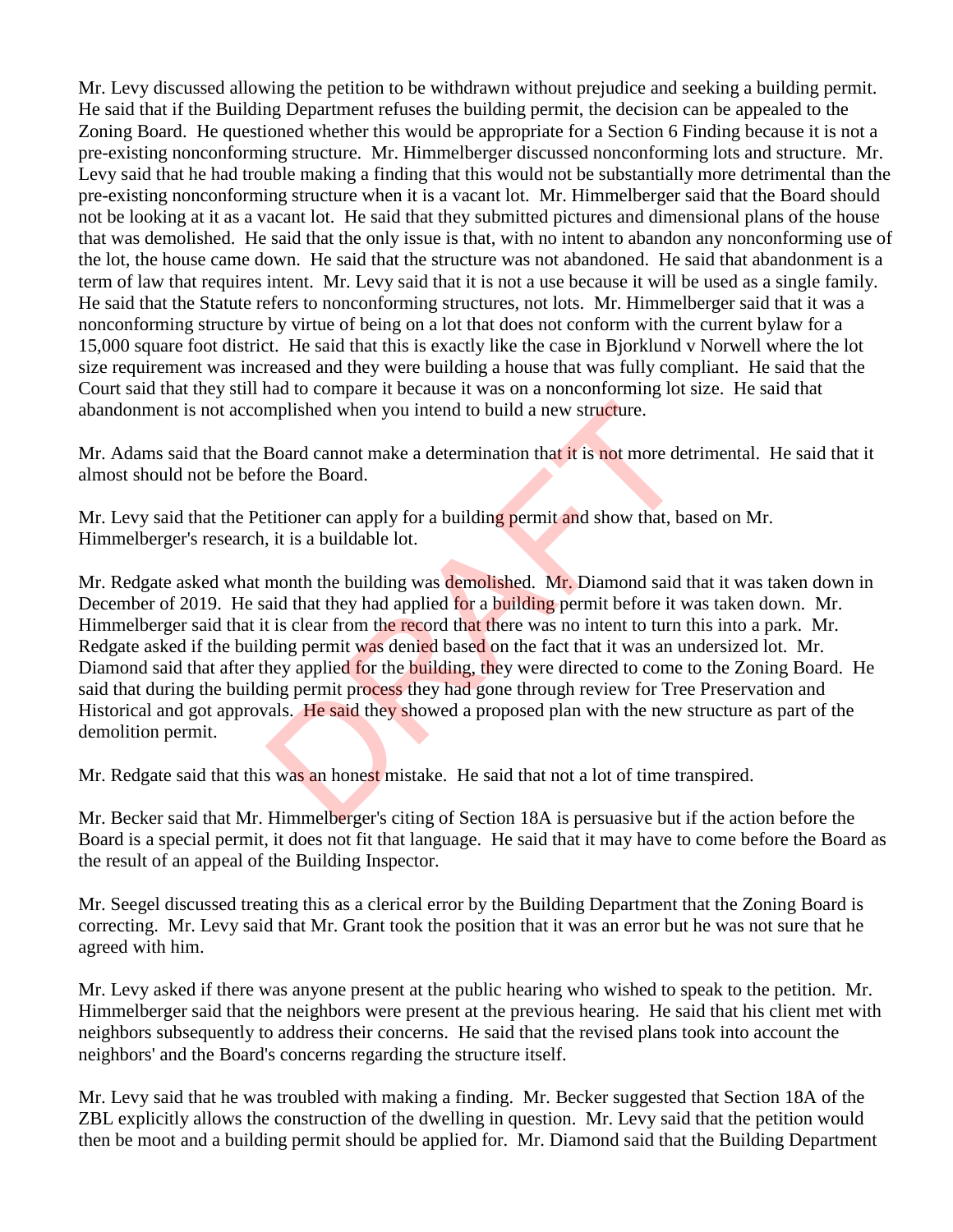accepted the application for a building permit but would not proceed with it without Zoning Board approval to build on what was deemed to be a nonconforming lot.

Mr. Becker said that Board sees several petitions every year where a house is torn down on a nonconforming lot and a fully compliant house is built, which is what Section 18 allows to be done. Mr. Levy said that the Board would be doing this under a Section 6 Finding, not under the provision of the bylaw. Mr. Himmelberger said that the Board can find that it is a pre-existing nonconforming use in that there was a single family dwelling on a nonconforming lot. Mr. Levy said that they are not looking for relief for the use be3cause it is in a residential district. Mr. Himmelberger said that you are not allowed to build a residential dwelling on a nonconforming lot. Mr. Levy said that is a dimensional requirement issue. Mr. Becker said that it would have been cleaner to have the building inspector deny the application and appeal that. Mr. Adams questioned whether the building inspector can take in an application without acting on it. Mr. Diamond said that when he applied for the building permit online, the building inspector responded that a special permit was needed to build on a nonconforming lot.

Mr. Adams said that having 5,000 square feet and 50 feet of frontage, you cannot be denied the right to build a house there. He said that Mr. Grant is saying that you need a special permit to demolish and rebuild on undersized lots. He said that a lot of the small lots have difficulty meeting all of the requirements.

Mr. Redgate said that he sees this as a clerical error.

Mr. Himmelberger read the communication between his client and the Building Department. Mr. Diamond said that they applied for the Demolition Permit and the Building Permit in tandem.

Mr. Adams said that the Board frequently allows a special permit to demolish a house and build a new one. He said that he can see the need to have a judicial **board determine** whether the new building will be substantially more detrimental, as guided by Bjorklund v Norwell and other case law. He said that the Petitioner supplied the demolition and **building** permit applications at the same time. He said that they did not have any reason to presume that once they were issued the Demolition Permit that they could proceed to demolish the building. at Mr. Grant is saying that you need a special permit to d<br>that a lot of the small lots have difficulty meeting all of t<br>sees this as a clerical error.<br>he communication between his client and the Building D<br>the Demolition

Mr. Becker discussed treating Mr. Grant's directive to come before the Board as a denial. Mr. Levy said that it has not been noticed or published and is not procedurally before the Board. He said that Mr. Himmelberger's argument is that they do not need a permit but they are asking the Board to issue one. Mr. Himmelberger said that his argument is that this is a lawful pre-existing nonconforming lot and the house was taken down without an intent to abandon of the ability to rebuild on the lot and that the Board can make a finding, based on what was submitted in terms of photographs and dimensioned elevations for the existing structure that was there before it came down, that what is proposed here is not substantially more detrimental than the pre-existing nonconforming structure. He said that the Board said at the last hearing that but for the fact that this had come down, this would have been a no-brainer. Mr. Levy said that there were issues with the abutters. He said that, based on the materials that were submitted, it is difficult for the Board to see how the structure sat on the lot. Mr. Diamond said that they submitted an existing plot plan.

Mr. Adams discussed the precedent of granting a special permit for a structure that has already been demolished.

Mr. Himmelberger asked that the Board note that there was no intention to abandon. He said that there is nothing that precludes the Board from making a Section 6 Finding. Mr. Levy said that tearing down is abandoning the structure. He said that they did not abandon the use as a single family home because that is a matter of right. Mr. Himmelberger said that the Board can exercise its judgement based on what was submitted with regard to the record of what was there before.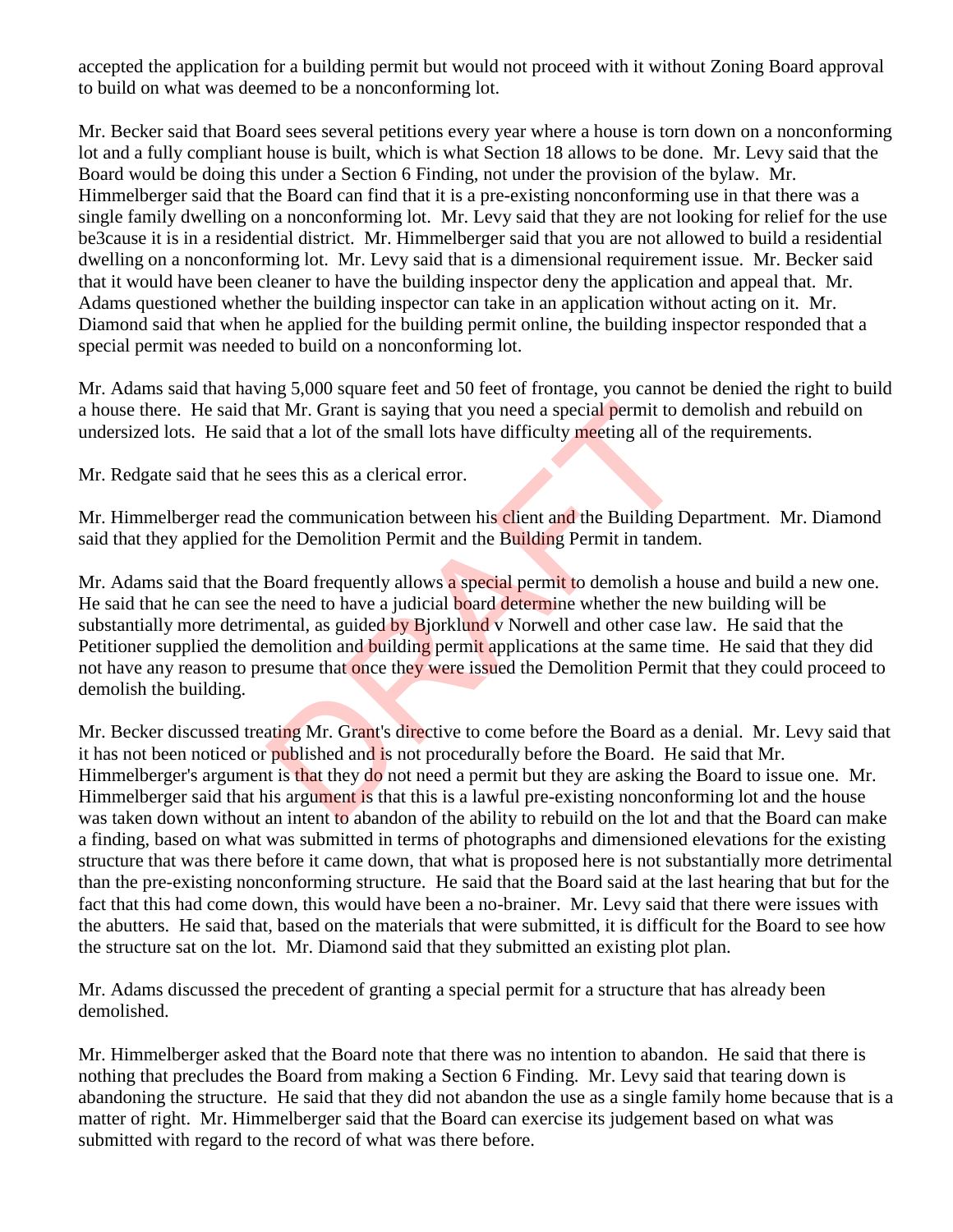The Board discussed making a finding based on the materials that were submitted.

Mr. Himmelberger said that the ridge height is lower than what was there, as shown on the Existing Conditions Plan. Mr. Diamond said that there will be no dramatic change to grading. Mr. Levy said that the TLAG is under the threshold for Large House Review.

## Planning Board

Mr. Adams moved, Mr. Redgate seconded the motion, and the Board voted unanimously to make a finding that the proposed new structure on a nonconforming lot will not be substantially more detrimental to the neighborhood than the recently structure that was demolished within a time frame sufficiently contemporaneous with the application for this Board to treat it as being existing, and make a finding that the revised plans are not substantially more detrimental than the recently demolished structured.

#### ZBA 2017-08, TRILLIUM DEVELOPMENT LLC, 7 BEMIS ROAD ZBA 2017-10, NEA ZICHNI LLC, 870 WORCESTER STREET ZBA 2017-46, PEET'S COFFE & TEA, 9 CENTRAL STREET

Mr. Becker said that the three dismissals without prejudice would be taken together. He said that all of them relate to issues that were resolved with the Building Inspector. He said that dismissing the petitions will resolve them to take them off of the books.

Mr. Seegel moved, Mr. Adams seconded the motion, and the Board voted unanimously to dismiss the petitions without prejudice.

## ZBA 2020-12, PETER & ELIZABETH WELBURN, 20 CUSHING ROAD

Present at the public hearing was David Himmelberger, Esq., representing Peter and Elizabeth Welburn, the Petitioner. Mr. Himmelberger said that the request is to continue the petition to the April 2, 2020 public hearing. He said that in his recommendation, the Planning Director noted that town records show the lot at 5,310 square feet, whereas the Petitioner's plan shows it at 5,846 square feet, which is a substantial discrepancy. He said that he started to review and determined late this afternoon that a plan was recorded at the Registry of Deeds in 1971 that shows a 533 square foot wedge of land being removed from an abutter's property, with the subtraction of the square footage on the plan, and added to 20 Cushing Road. He said that when he went to the deed, it references the 533 square feet as an easement, not a conveyance in fee. He said that the conveyance also appeared at the Registry of Deeds on a quitclaim deed form conveying an easement. He said that it was so confusing that a confirmatory deed was recorded thereafter, albeit on a quitclaim form but calling out that what was being conveyed was an easement, not a conveyance in fee. He said that the plans that were submitted are inaccurate because they were based on the larger lot size. COFFE & TEA, 9 CENTRAL STREET<br>three dismissals without prejudice would be taken togeth<br>resolved with the Building Inspector. He said that dismi<br>n off of the books.<br>dams seconded the motion, and the Board voted unanim<br>ce.<br>

Mr. Himmelberger said that he was contacted earlier in the week by the attorney for an abutter. He said that he called the attorney today to tell him that they would be seeking a continuance.

Mr. Seegel said that the smaller lot is better because of a lot coverage problem.

Mr. Adams moved, Mr. Seegel seconded the motion, and the Board voted unanimously to continue the petition to May 7, 2020.

## 2020-13 KRASSEN DRAGANOV, 148 WALNUT STREET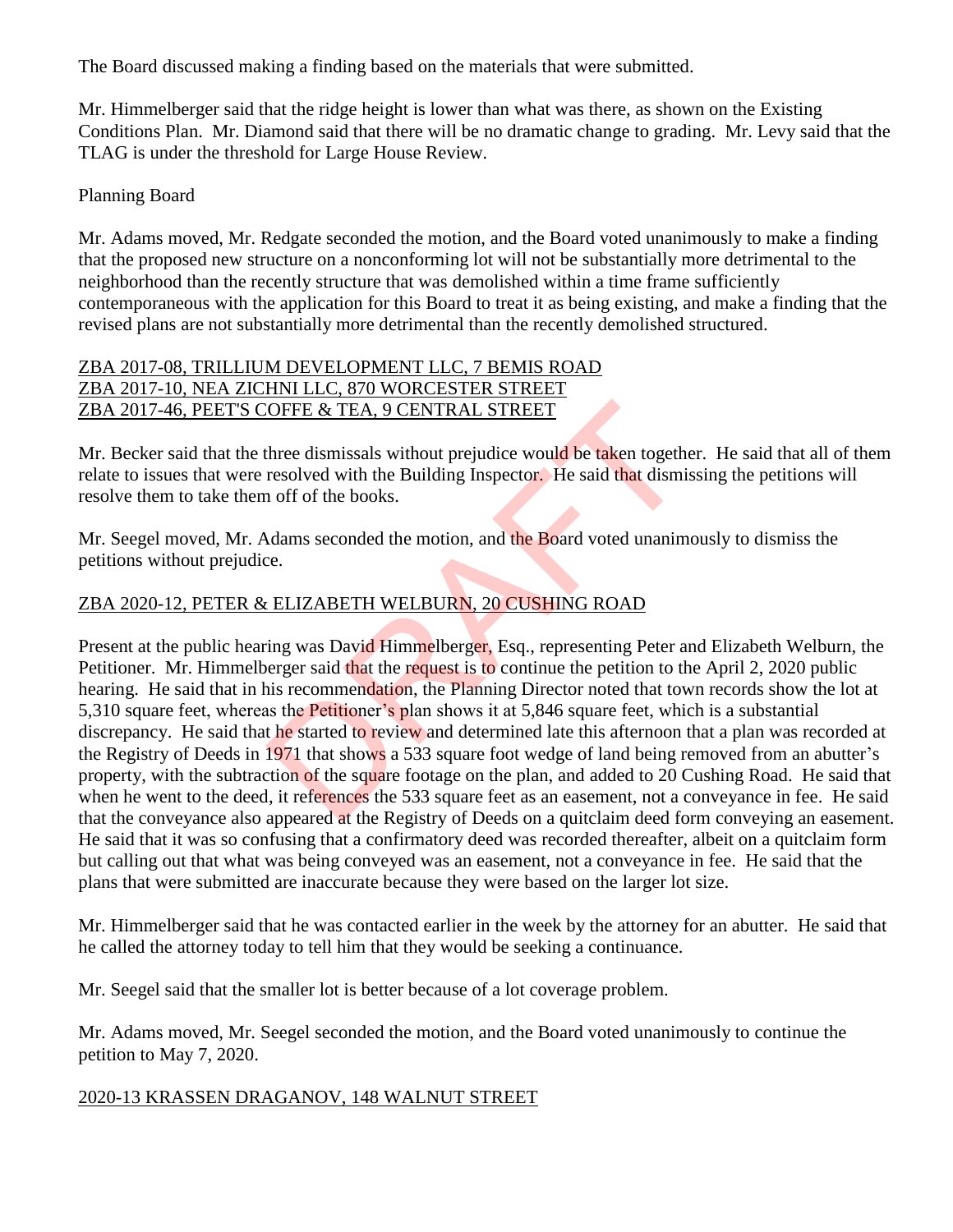Present at the public hearing was David Himmelberger, Esq., representing Krassen Draganov, the Petitioner. He said that the request is for a special permit. He said that there was a misunderstanding on the Petitioner's part with regard to an abutter's concerns. He said that his client would like to address those concerns.

Mr. Himmelberger said that he was contacted by Counsel for an abutter regarding an issue that was still of concern. He said that he told Counsel that he had requested that the Board allow the petition to be continued.

Mr. Seegel moved, Mr. Adams seconded the motion, and the Board voted unanimously to continue the petition to May 7, 2020.

#### ZBA 2020-14, JANINE & DANIEL GUSTAFSON, 29 DAMIEN ROAD

Present at the hearing were David Himmelberger, Esq., Janine and Daniel Gustafson, the Petitioner.

Mr. Himmelberger said that the request is for a special permit and modification of an existing variance – to permit construction of second story addition to the garage and a two story addition to the rear of an existing nonconforming structure. He said that the garage was the subject of an earlier variance that was granted by one of the predecessor Boards. He said that the proposed addition will be fully compliant with dimensional setbacks. He said that the current house is nonconforming due to insufficient lot area of 14,250 square feet, with a right side setback at the garage of 10.8 feet, a left side setback of 12.7 feet. Example 1. He said that the garage was the subject of an earlier variand condition will be fully condition. He said that the proposed addition will be fully coe current house is nonconforming due to insufficient lot at th

Mr. Himmelberger said that the proposed new second story over the garage will be 20 feet 11 inches tall. He said that the rear addition will be the same height as the existing ridge line elevation. He said that existing lot coverage 14.3 percent or 2,045 square feet, will increase to 19.1 percent, or 2,720 square feet. He said that existing TLAG of 3,252 square feet will increase to 4,759 square feet.

Mr. Himmelberger said that the abutters to the garage side are supportive of the application.

Mr. Himmelberger said that the request is for two findings, one for modification of a variance that permitted construction of the garage and the other for a Section 6 Finding for a special permit for the rear addition that will not be substantially more detrimental to the neighborhood than the existing nonconforming structure. He said that the variance that was granted allowed connection of the main home to the existing garage.

Mr. Himmelberger said that this will be a tasteful addition to a very gracious home in a nice neighborhood.

Mr. Becker asked if there was anyone present at the public hearing who wished to speak to the petition.

Mr. Becker read the Planning Board recommendation.

Mr. Adams asked if the plan had any provisions for containing water runoff. Mr. Gustafson said that they currently have a drywell on the left side of the house. Mr. Adams asked about the increase in impervious surface. Mr. Himmelberger said that lot coverage will increase by 675 square feet. Ms. Gustafson said that the area between the two back parts will be new and the rest will be above existing structure.

Mr. Adams confirmed that the lot is level. The Board discussed imposing a condition that there be no increase in water runoff.

Mr. Seegel moved, Mr. Adams seconded the motion, and the Board voted unanimously to grant a special permit for the proposed addition, making a finding that the proposed structure shall not be substantially more detrimental to the neighborhood than the existing nonconforming structure. Mr. Seegel moved, Mr. Adams seconded the motion, and the Board voted unanimously to amend the existing variance to permit a second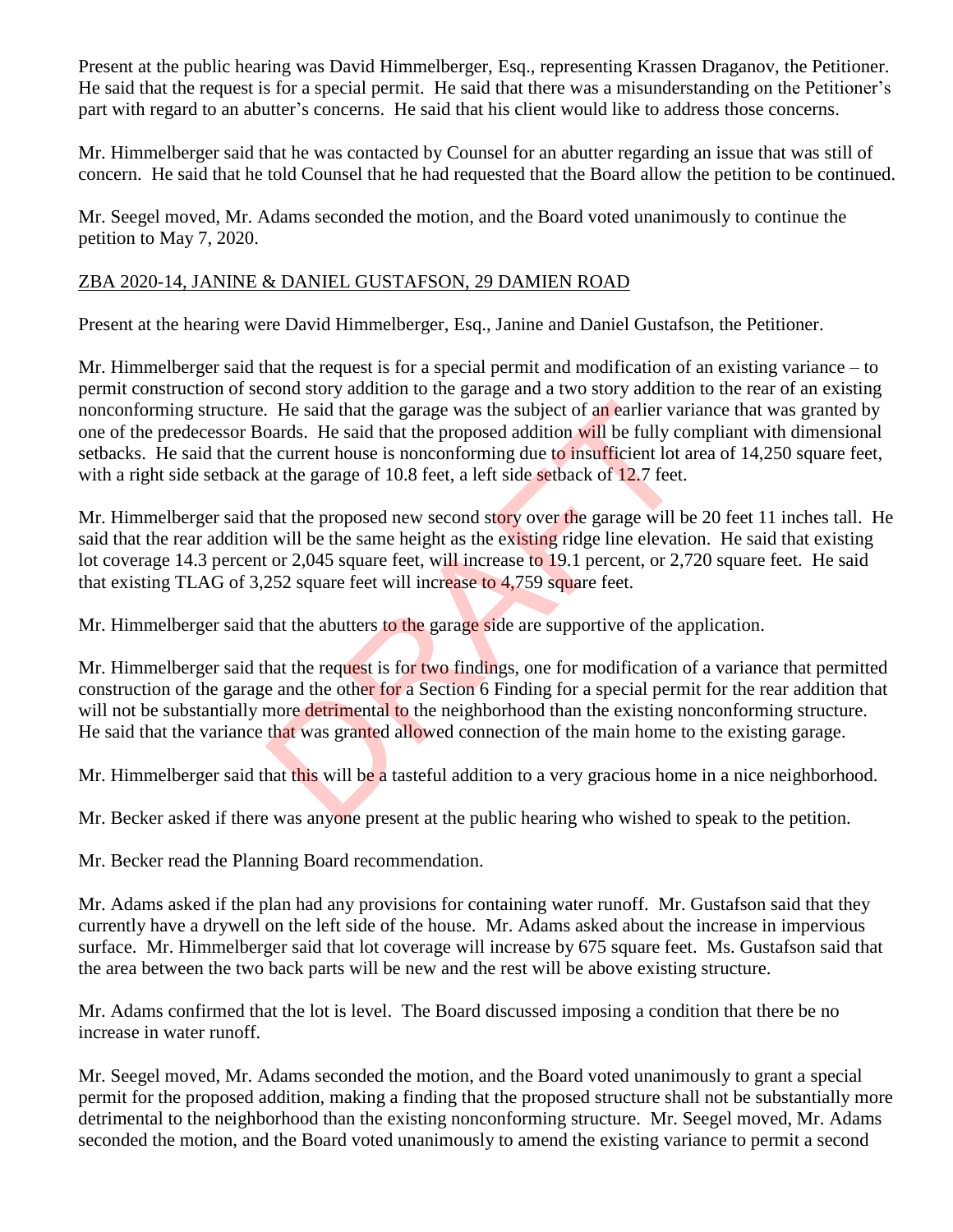floor over an existing garage. The Board made no new finding with respect to the variance as the Board adopts the finding for the original variance.

### ZBA 2020-15, STEPHEN & MARYANNE ULIAN, 14 WINDSOR ROAD

Present at the public hearing were David Himmelberger, Esq., Lisa Abeles, Architect, Stephen and Maryanne Ulian, the Petitioner.

Mr. Himmelberger said that the request is to raze and replace a nonconforming garage and build a two story at the rear of the house, attached to a new 1.5 story garage with a nonconforming rear setback of 13.4 feet and a nonconforming side yard setback of 16.2 feet. He said that the pre-existing nonconforming garage has insufficient rear and side yard setbacks. He said that the proposed new second story addition will be added to an existing second story and will maintain the ridge height of 26 feet, while the ridge height of the main will remain unchanged at 30.5 feet. He said that the garage will have a height of 19 feet. He said that lot coverage will increase from 11 percent to 14.9 percent and exiting TLAG of 3,862 square feet will increase to 5,453 square feet in a 20,000 square foot district.

Mr. Seegel said that the only nonconformity is the garage to the rear and the proposal is to demolish it. He asked why the proposed garage would not be built in conformity. Ms. Lisa Abeles display oversized plans. She said that the existing garage is awkward. She said that the proposal is to put the family room where the garage is now and slide garage over to the driveway. Mr. Seegel asked about the size of the proposed family room. Ms. Abeles said that it will be 16 feet 11 inches by 16 feet 5 inches.

Mr. Becker said that the proposal is to take a conforming house and making it nonconforming and creating a new nonconformance at the right side lot line. He questioned why this was not a variance request. Mr. Himmelberger said that the Petitioner is seeking a determination that, under the Bellalta Case which allows for increasing an existing nonconformity, to also allow for the creation of the two additional nonconformities. Mr. Becker said that Deadrick and another case treat new nonconformances and conclude that a new nonconformance needs a variance. He said that Bellalta really dealt with the exacerbation of an existing nonconformity. by nonconformity is the garage to the rear and the prop<br>garage would not be built in conformity. Ms. Lisa Abele<br>garage is awkward. She said that the proposal is to put t<br>arage over to the driveway. Mr. Seegel asked about t

Mr. Adams agreed that the new setback of 16.2 feet should require a variance. He said that everything could be pushed over. Ms. Abeles asked if moving the addition over four feet to the left will be acceptable. Mr. Seegel said that he still has an issue with taking down the free standing nonconforming garage. He said that normally if a nonconforming structure is taken down, what is built is conforming. He said that the rear yard nonconformity will remain and they will be creating a new nonconformity in the right side yard. Ms. Abeles said that the family room will take the place of the garage. Mr. Seegel said that they will be taking the garage down. Ms. Abeles said that the garage will be easier to get to and they can fit a family room in. She said that it is set back from the street and the abutters on both sides support the project. Mr. Adams said that the Petitioner needs to come up with a basis for the design that is not just because it is what they wanted. Ms. Abeles said that they cannot fit two cars into the existing garage. She said that they did not move the structure closer to the rear where it abuts Centennial Park. Mr. Seegel said that they will not be improving any situation. He said that there is plenty of room to slide the whole thing over to where the proposed terrace will be and slide it forward. Ms. Abeles said that if they slide the family room over to where the proposed terrace is, they will have to go through the garage to get to the kitchen from the family room. She asked about pulling the garage over four feet to conform on the side and pulling the family room in to conform to the rear lot line setback. She said that pulling the garage forward would not work. Mr. Becker said that it will start and end with a nonconforming rear yard setback of 13.4 feet. Ms. Abeles said that they are asking to keep the garage at the same distance from the rear property line and not add anymore nonconformities. She questioned how that would be substantially more detrimental to the neighborhood if the neighbors do not object and at the end of the project, the rear yard setback has not changed.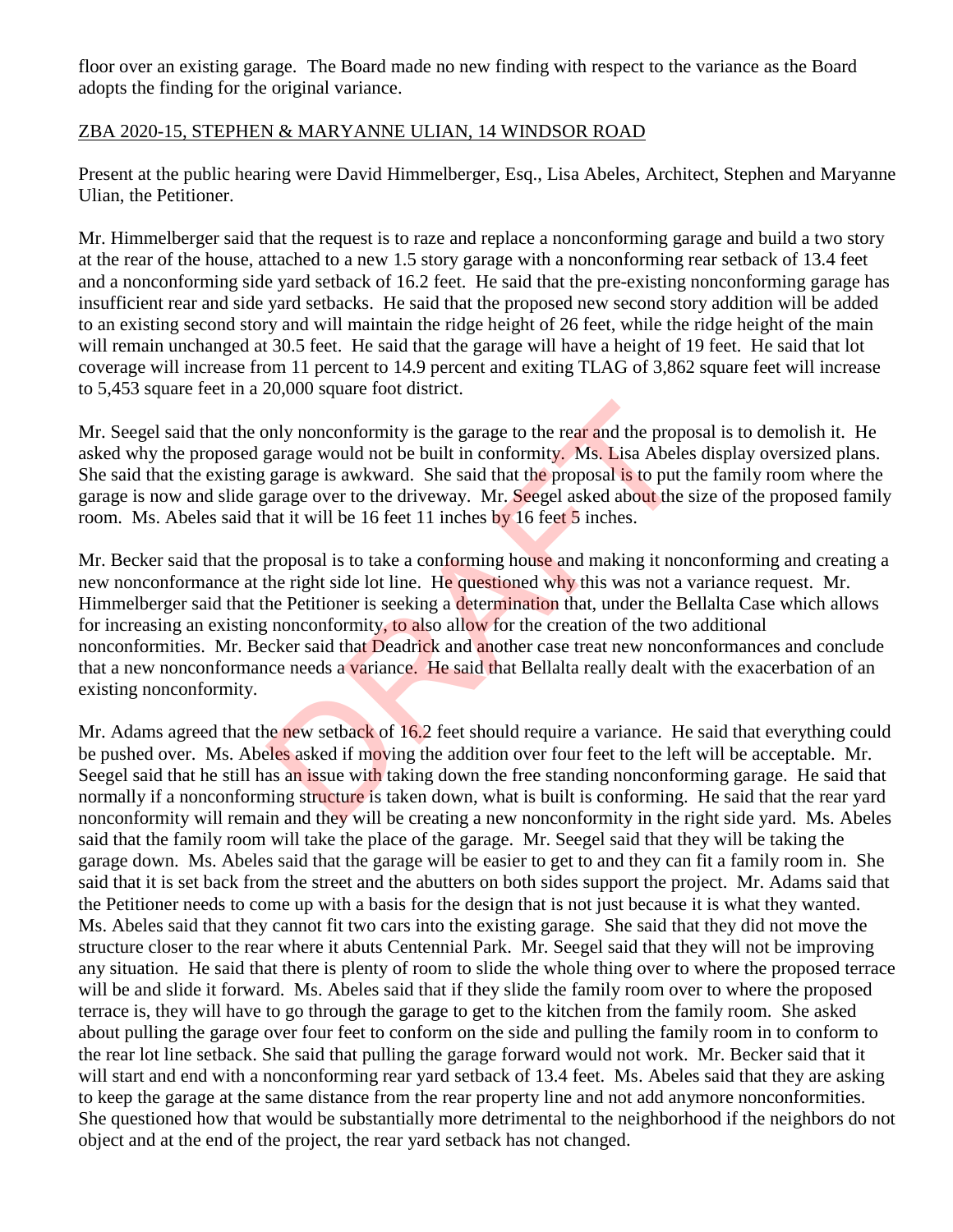Mr. Seegel asked if the kitchen is going in the proposed new addition at the back of the house. He asked what is existing there now. Ms. Abeles said that the existing sunroom will be demolished. She discussed the existing and proposed floor plans.

Mr. Becker said that not being detrimental to the neighborhood is broader than simply what the nonconformance is.

Mr. Adams said that one of the problems with not having a separate existing conditions plot plan is that you lose insight into the fact that by connecting to where the garage is, they are substantially increasing the bulk of the building. Ms. Abeles said that the perception from the street would not be significant. She said that it is very far back on the property. She said that it is a very deep lot and there is a long driveway.

Mr. Becker said that moving into the side yard setback needs a variance, not a special permit. He said that the garage is the east/west direction, prior to the proposal, was conforming. He said that it will be 16.2 feet instead of 20 feet. Ms. Abeles confirmed that pulling the garage to be conforming on the side will not require a variance. Mr. Becker said that the question is then whether the proposal before the Board will be substantially more detrimental to the neighborhood than the existing structure. He said that there are impacts in that. He said that the proposal is to join everything at the back to the house. He said that a conforming structure will now be made nonconforming without doing anything to the house. He said that the implications of that is that future additions may require a special permit. Ms. Abeles said that the Ulians plan to live in the house for a long time. She said that the hope was, with this project, the house will be done.

Mr. Seegel said that TLAG will be increased by 41 percent. He said that they will be adding a second floor where the sunroom was. He said that this house should really go through Large House Review (LHR). He said that the fact that the small nonconformity at the rear takes this out of LHR is of concern. He said that he would expect that every requirement of LHR be satisfied. He said that Board would need to look at drainage, lighting, trees, etc. He said that he feels strongly about the fact that when there is a conforming lot and a basic house that conforms, to **do** the size of addition that is proposed is beyond ZBA expertise. He said that if the Planning Board is not reviewed this under LHR, he would require that a complete LHR package be submitted to ZBA so that it can look at it properly. He said that they are taking advantage of a small nonconformity to make the house half again as large. Mr. Himmelberger said that the property is located in a 20,000 square foot district where the threshold for LHR is 5,900 square feet. He said that this would be under the threshold at 5,453 square feet. nental to the neighborhood than the existing structure. He proposal is to join everything at the back to the house. He proposal is to join everything at the back to the house. He monconforming without doing anything to the

Mr. Becker said that it looks like they are trying to take advantage of an existing nonconformity in ways that were not intended to work. He said that he was troubled by the variance request. Mr Ulian said that the existing garage is nonconforming. He said that it is only good for one and a half cars and is falling down. He said that the motivation is not for a mcmansion. He said that the design that they put forward is not about being bigger but is to keep the look and feel of the house. He said that the issue that they had was, in order to get a two car garage, pulling it forward was not attractive. He said that maintaining the rear yard setback would keep the garage far back from the street. He said that intention was to get a two car garage, a mudroom and a workable kitchen. Ms. Abeles said that her clients were concerned about not ruining the period look of the house.

Mr. Becker asked if there was anyone present at the public hearing who wished to speak to the petition.

Mr. Becker read the Planning Board recommendation.

Mr. Seegel said that he is troubled by the concept of taking down the garage and rebuilding that close to the rear lot line, even though it is park land. He said that there is no basis for granting a variance.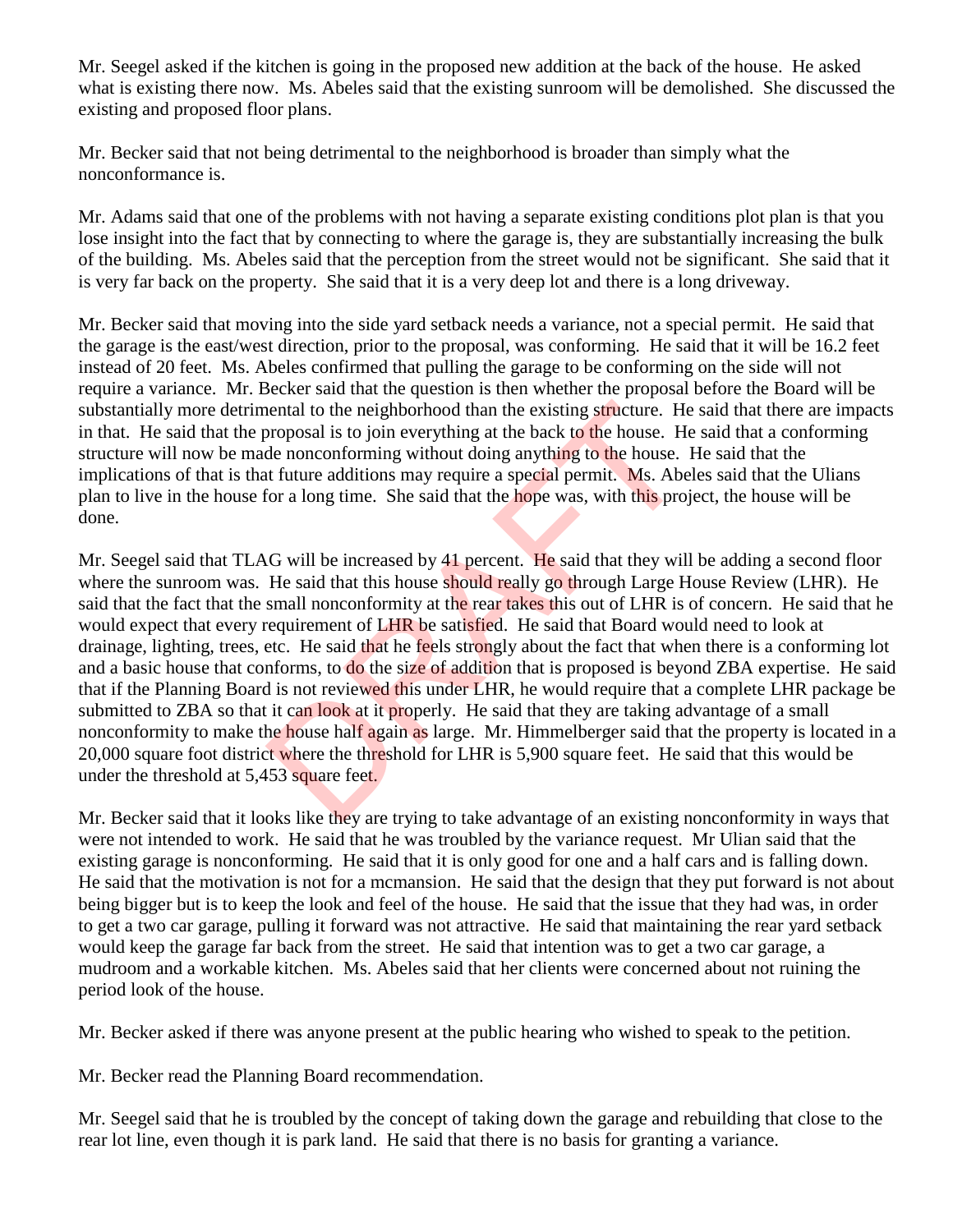Mr. Adams confirm that there is no second floor to the garage other than attic space. Mr. Ulian said that you have to use a ladder to get up to the attic space.

Mr. Himmelberger requested that the Board grant a continuance to the May 7, 2020 public hearing.

Mr. Seegel asked that the Petitioner give consideration to the rear lot line when they revise the plans.

Mr. Seegel moved, Mr. Becker seconded the motion, and the Board voted unanimously to continue the petition to May 7, 2020.

#### ZBA 2020-16 BENJAMIN & SHEA ASFAW, 57 MAYO ROAD

Present at the public hearing were Mike Lynch, Contractor, Richard Curl, Architect, and Shea Asfaw, the Petitioner.

Mr. Lynch said that the request is for a special permit/finding to construct a single story addition on a preexisting nonconforming structure. He said that the house is conforming in all aspects except where the left side encroaches 3.5 inches into the setback. He said that the proposed addition will conform to all setback requirements.

Mr. Becker commended the Petitioner for including the drywell on the plot plan because it helps the Board to see how runoff will be handled in the Water Supply Protection District. Mr. Seegel commended the Petitioner for including the proposed air conditioning units on the plot plan. structure. He said that the house is conforming in all aspet that the setback. He said that the proposed addition with<br>the Petitioner for including the drywell on the plot plan b<br>andled in the Water Supply Protection Distr

Mr. Becker asked if there was anyone present at the public hearing who wished to speak to the petition.

Mr. Becker read the Planning Board recommendation.

Mr. Seegel moved, Mr. Adams seconded the motion, and the Board voted unanimously to grant a special permit and make a finding that the proposed structure shall not be substantially more detrimental to the neighborhood than the existing nonconforming structure.

# 2020-17 RALPH & CAROLINE LADD, 54 PROSPECT STREET

Present at the public hearing was Nick Baldasarre, Architect, who said that he was representing Peter Chung, the prospective buyer of 54 Prospect Street. He said that the request is for a special permit for an existing structure on a nonconforming lot. He said that they will demolish the existing structure and construct a new home. He said that the existing home has a nonconforming right side yard setback. He said that proposed structure will meet all setback requirements.

Mr. Baldasarre said that impervious will be decreased. He said that the two existing driveways will be reduced to one. He said that the concrete sidewalk will also be reduced.

Mr. Baldasarre said that square footage of the structure will increase substantially. He said that the neighboring structures support the plans. He said that letters of support were submitted. He said that the existing home does not match neighborhood and the proposed home will closer match what is in the neighborhood.

Mr. Seegel said that it is a good solution.

Mr. Becker discussed the nonconformities. He said that the distance to the garage is 25.7 feet, where 30 feet is required for a side entry garage. He said that the proposed entry porch is 75 square feet, which does not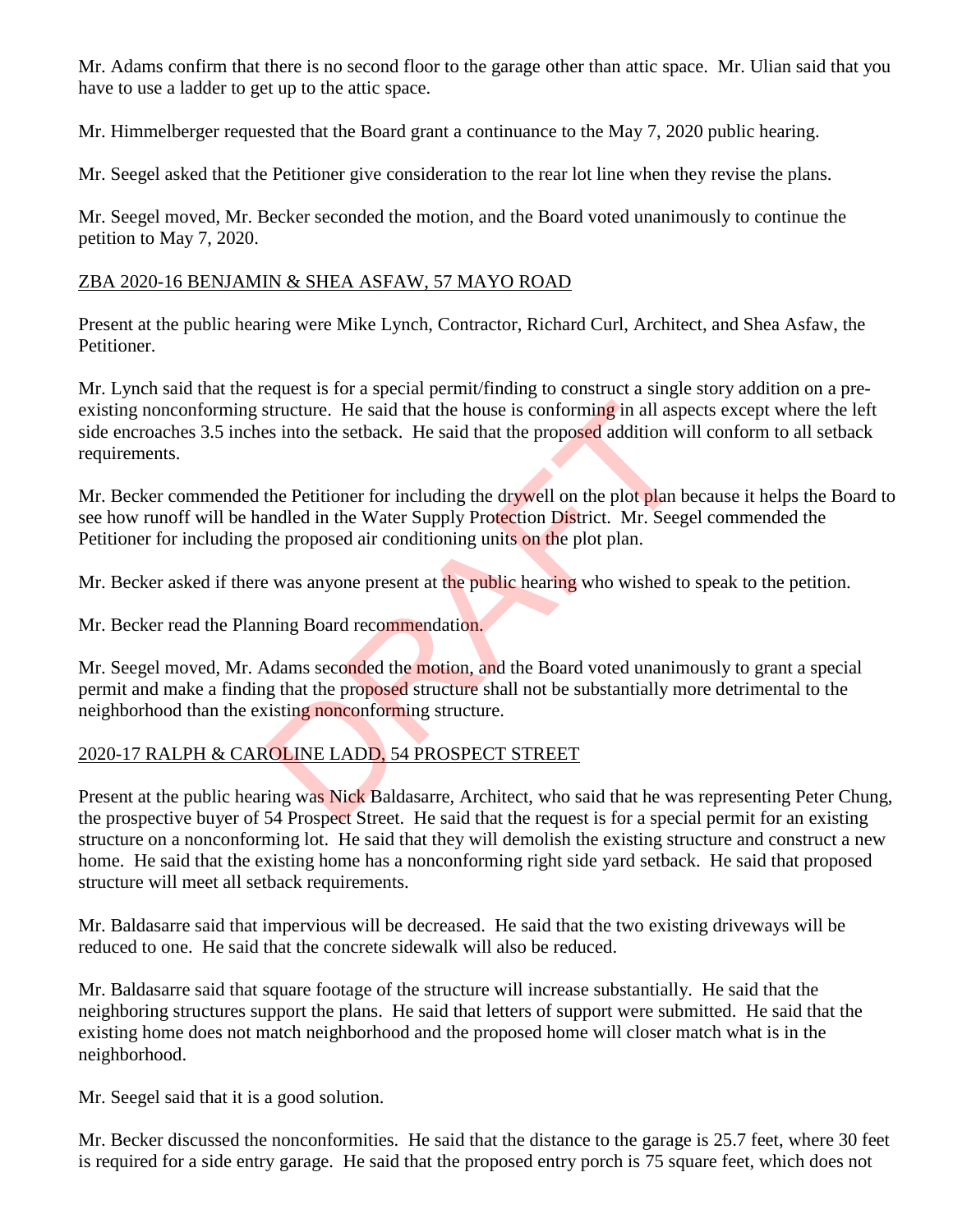meet the exemption of 50 square feet in the definition of front yard. He said that the Zoning Review lists a Porch Projection Maximum at 5 feet. He said that the 5 feet that is described in the front yard exemption is not a requirement of the bylaw. He said that you measure the front yard depth to a porch that is greater than 50 square feet, from the front lot line to the structure that is larger than 50 square feet. He said that the porch can be made smaller or the building can be slid back to meet the bylaw.

Mr. Seegel said that he would not have any objection to granting a variance based on the shape of the lot and topography. He said that the petition would have to be re-advertised. The Board discussed State Case Law, Bellalta v Brookline. Mr. Becker said that the existing side facing garage is 24 feet from the side lot line and the proposed side facing garage will be 25.7 feet, which decreases the nonconformity.

Mr. Baldasarre confirmed that the front porch will have to be pulled back five feet. Mr. Becker said that if the front porch is 50 square feet or smaller, the front setback is measured from the front property line to the front of the house. He said that if the porch is greater than 50 square feet, the front yard setback is measured to the front of the porch.

The Board discussed imposing a condition that the front porch shall be 50 square feet or smaller or the building is moved back to meet the setback requirements.

Mr. Becker asked if there was anyone present at the public hearing who wished to speak to the petition.

Mr. Becker read the Planning Board recommendation.

Mr. Adams said that the property behind goes to an office building.

Mr. Seegel moved, Mr. Adams seconded the motion, and the Board voted unanimously to approve a special permit to demolish the existing structure and build a new structure with the setbacks as shown on a Plot Plan dated January 24, 2020, subject to conditions that the proposed entryway be reduced to 50 square feet or the entire structure is moved back to meet the 30 foot front setback requirement, and a new plan shall be submitted prior to applying for a building permit. be 50 square<br>o meet the setback requirements.<br>
Evange of meet the setback requirements.<br>
Evange and the public hearing who wished to<br>
ining Board recommendation.<br>
property behind goes to an office building.<br>
Adams seconded

# ZBA 2020-18, CHARLES & JANE ELLIS, 73 WHITTIER ROAD

Present at the public hearing were Charles and Jane Ellis, the Petitioner, and Daniel Trainque, Contractor.

Ms. Ellis said that the request is for a variance for a deck for their backyard. She said that the side yard setback will be 11.4 feet, to have the edge of the deck be in line with the conforming edge of the pool. She said that there will be a storage shed on the deck with a ridge line of 10 feet. She said that the neighbors on each side are in support, as are all of the surrounding neighbors. She said that the deck and the shed will have a total lot coverage of 658 square feet, for total lot coverage of 17.4 percent, which is well under the limit of 20 percent. She said that the hardship is due to the topography of the lot, which drops almost 20 feet from the edge of the pool to where the edge of the deck would be.

Mr. Adams asked what will happen underneath the deck. He asked how high it will be above grade at its worst case. Mr. Trainque said that it will be eight to ten feet above grade.

Mr. Becker said that the basis for the request is topography. He said that the topography drops in an east/west direction but the relief asked for is north/south. He said that the proposed storage shed is approximately 120 square feet, which is an accessory structure that is not allowed in the setback. He said that the Petitioner is actually asking for two variances, not one. He asked why the setback of the deck is requested to be 11.4 feet. Ms. Ellis said that the edge of the deck is in line with the edge of the pool. She said that the drop off starts at the edge of the pool. She said that if they were to slide the deck north/south, it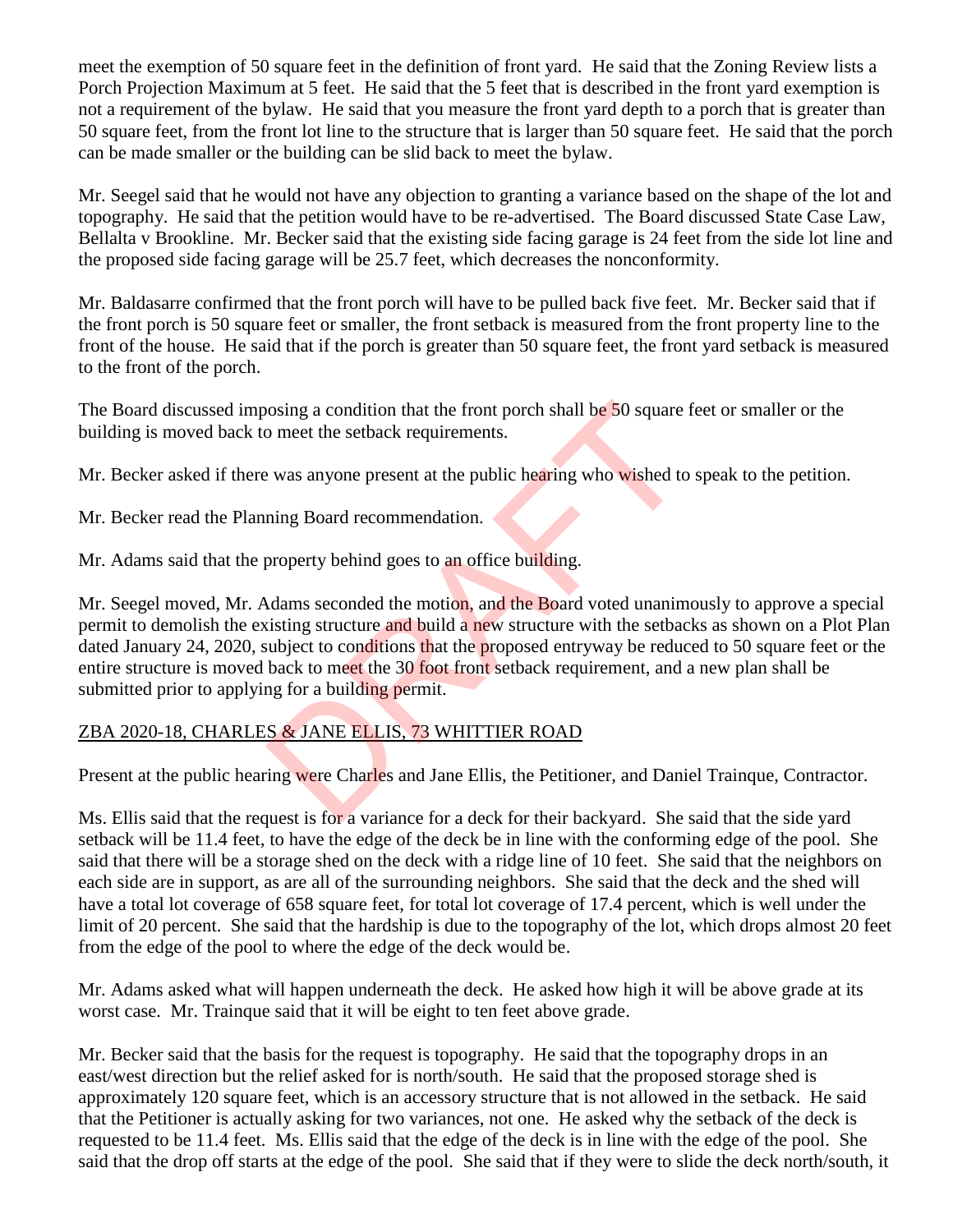would still drop off east/west. She said that they would have a drop as soon as they got out of the pool, which would be dangerous. She said that if the lot was flat, they could build a patio.

Mr. Adams asked if they filled to build the pool. Ms. Ellis said that they did not because that part of the lot is relatively flat. Mr. Adams asked why these issues were not considered before building the pool. Mr. Ellis said that the pool company did not account for the setback. He said that it was an oversight.

Mr. Adams said that he was troubled with the side view of the underside of the deck. Mr. Trainque said that will sheath it with fencing.

Mr. Seegel said that the Board will need to see an engineered plan for the deck and architectural views to see exactly what it will look like and make sure that it will be safe.

Mr. Becker said that it is not clear how the whole thing works. Mr. Ellis said that there will be a fence around the pool. Mr. Seegel said that the fence is shown around the perimeter of the property. He said that there is nothing protecting the left side of the pool. Mr. Becker said that the Petitioner is arguing for the deck for safety reasons but around the corner from the deck they will have the same issue. Ms. Ellis said that area is flat. Mr. Becker said that the Board cannot tell what the Petitioner plans to do from the plans that were submitted. Mr. Seegel said that the Board will not grant a variance for something that it does not understand.

Mr. Seegel said that the Board will need to see a topographic plan around the rear and side of the house. He said that the Board will need to see a civil or structural engineer's specifications for a deck that is that high off of the ground. Mr. Becker said that the Board is trying to understand what the proposal really is. Mr. Ellis said that it will be a deck off of the back of the pool. He said that because of the drop off, a patio would require a significant retaining wall. He said that in terms of what the neighbor's view, looking at lattice is preferable to a stone wall.

Mr. Seegel said that he is concerned that this is sort of a self-created problem. Mr. Ellis said that this was a mistake made by the pool company when they filed for the permit. He said that they did not know about the setback. He said that the plans that were started in January, 2019, always had a deck. Ms. Ellis said that when they started the plans last year, the end goal was to have the area ready for their daughter's graduation in June of 2020. Mr. Seegel said that they chose to put the pool in without finding out about zoning bylaw requirements. Mr. Ellis said that they trusted Environmental Pools, who have built a number of pools in Wellesley. und the corner from the deck they will have the same iss<br>hat the Board cannot tell what the Petitioner plans to do f<br>id that the Board will not grant a variance for something<br>Board will need to see a topographic plan aroun

Mr. Becker asked about drainage from the shower. Mr. Trainque said that it will tie into existing plumbing. Mr. Becker asked if there will be any electrical or water services inside the shed. Ms. Ellis said that there will be no water service.

Mr. Adams said that the shed may be better under the deck with a set of stairs down to it. Ms. Ellis said that they thought it would be safer to have it above rather than crawling under. Mr. Becker said that because the shed is over 100 square feet, it is an accessory structure that should not be located in the setback, whereas, if it was less than 100 square feet, it would not be an issue. Ms. Ellis said that the shed can easily be moved. Mr. Seegel said that is why the Board needs to see proper documentation. He read the Planning Board recommendation.

Mr. Adams asked about plans for the grill. Mr. Ellis said that it will be a natural gas fired grill. Mr. Adams said that the Fire Department may have an issue with that on a wooden deck. Ms. Ellis said that they had discussed having a composite deck and they had discussed using a propane tank rather than hard piped. Mr. Seegel said that those issues need to be clarified.